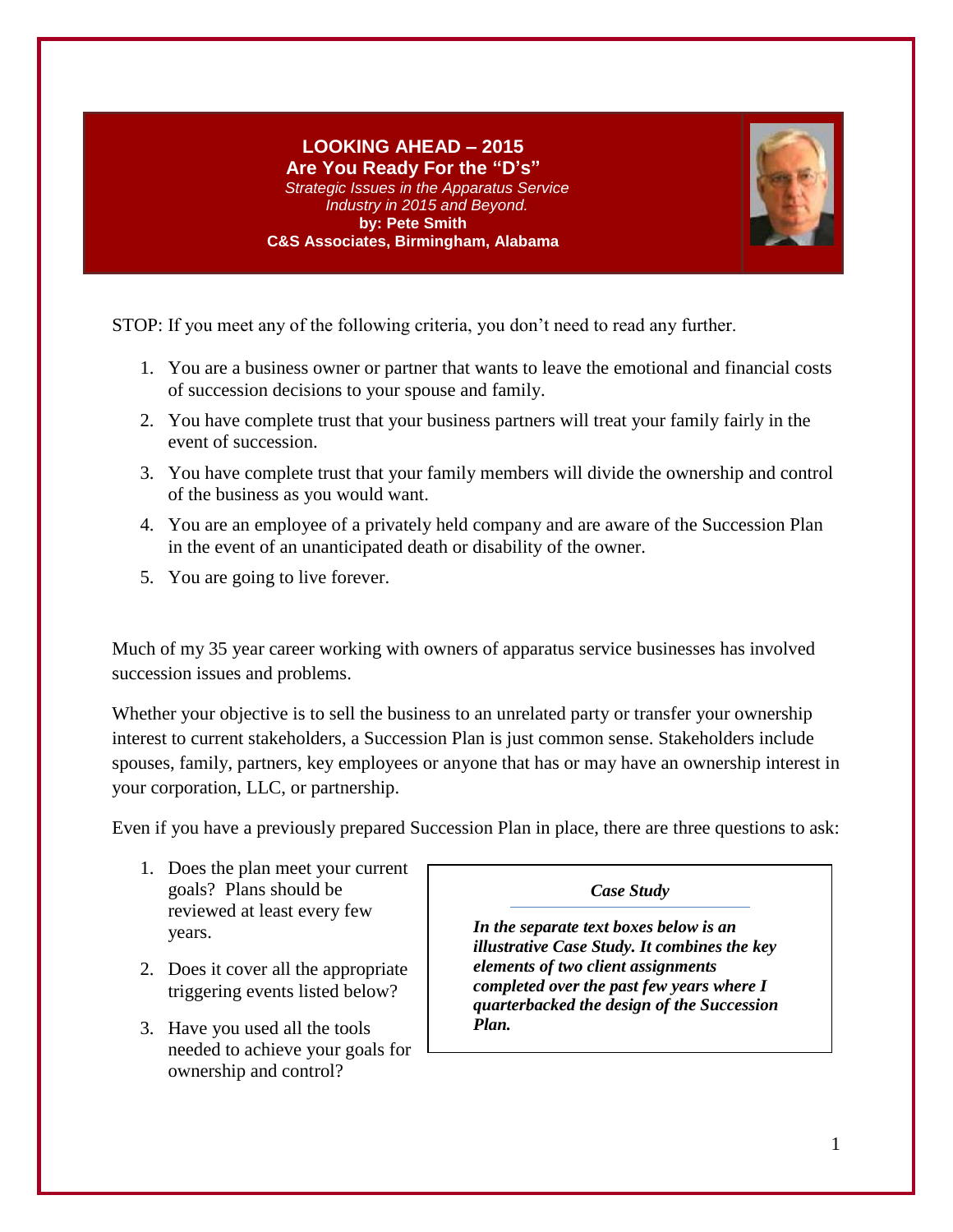# T**RIGGERING EVENTS – All the "D"s**

Develop a good Succession Plan before the need for the succession occurs, while all parties involved are in an amicable and cooperative mood. No one knows when or who will cause the first trigger event.

After a triggering event where no plan exists, most situations become adversarial; amicability becomes hostility. Cooperation ceases and costs skyrocket as emotions override sound business thinking. **IT'S ALL ABOUT THE MONEY!** In the end, there are often estrangements between ex-partners, ex-spouses, family members, and other stakeholders in the business. No one believes that the outcome was satisfactory for them.

Most Succession Plans only deal with death, disability and sometimes reciprocal buy out arrangements. There are a host of events, the  $D$ 's, which can trigger the need for succession.<sup>1</sup>

# **The "D's"**

- Departures
- Discharge
- Death
- Divorce
- Disability
- Default
- Disqualification
- Disaffection
- Disagreement
- Disclosure
- Dispute Resolution
- Dilution
- Dividends
- **Distributions**
- Drag-along (tag-along) rights
- Double Entities
- Differential Pricing
- Don't Compete Agreements
- Donate
- Distributions after a trigger event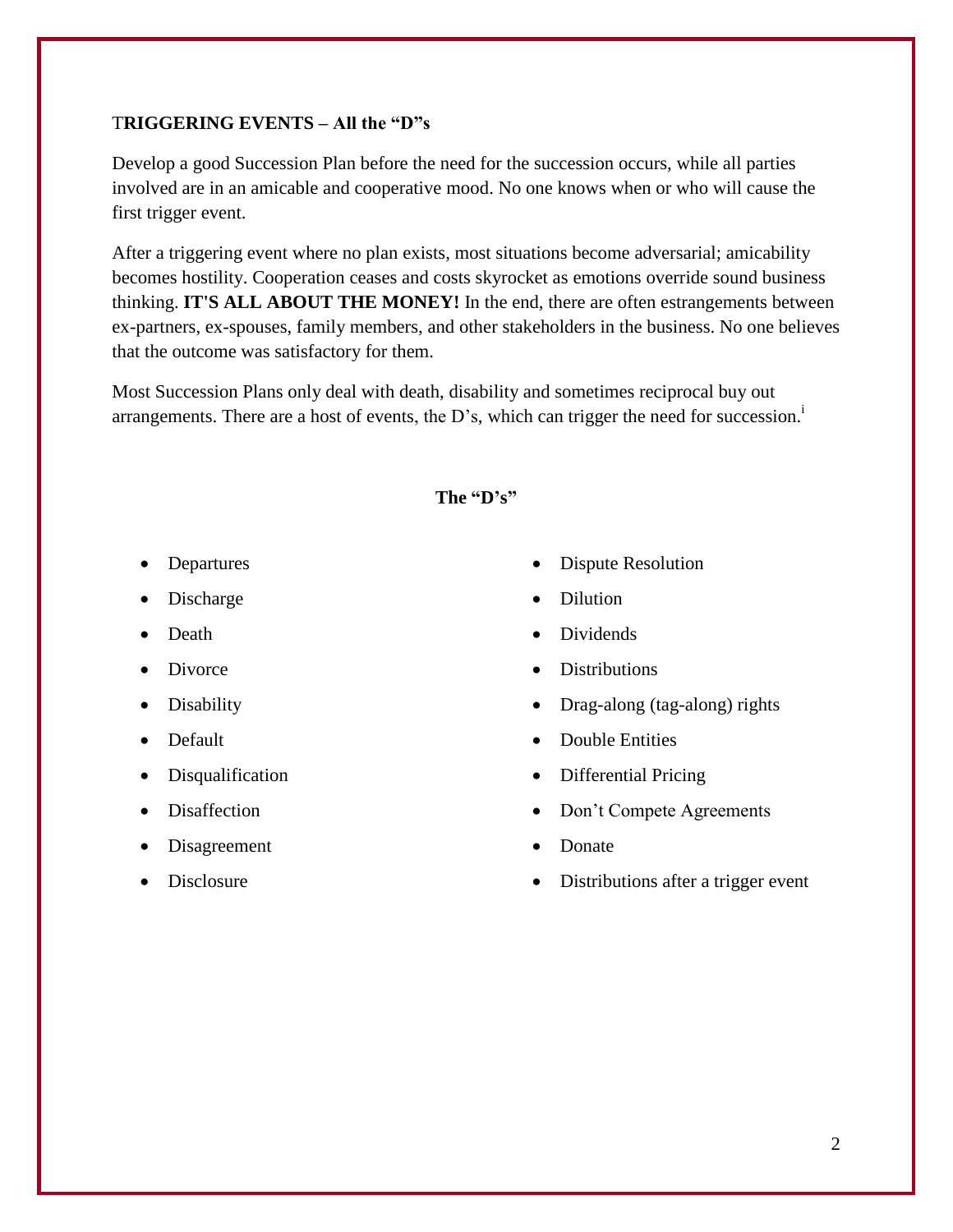# **SUCCESSION GOALS**

Every owner must clearly define his or her succession goals: primarily the goals for eventual equity ownership, the future benefit stream (cash flow), future voting rights and the gain or losses from disposition of the business sometime in the future. Other goals may also be defined.

It is critical to understand that these goals may be separated from each other using the tools described in the paragraphs to follow. Mark Zuckerberg, CEO of Facebook, does not own the majority of the outstanding stock, but he does control a majority voting interest in Facebook, a company with a total market value of \$225 billion -with a "b". (For a perspective, General Motors has a market value of about \$60 billion.)

In addition to being separable, future changes in these goals can be set up in the Succession Plan. While a majority of the voting control can be assigned today to one party, future control can be designated to another party or generation.

# *My Client's Goals*

*"To be positioned to pass the Company to my son if he wants it while treating my Spouse and other children equitably"*

# **RELEVANT FACTS**

Every client is different. For related party Succession Planning, every stakeholder and potential stakeholder, including key employees, should be considered. Information gathered about each stakeholder may include: extent of current ownership, family relationship, age, health, financial resources, marital status, management experience, technical ability, and willingness to be included in the succession.

Relevant facts about the company also need to be considered including future business outlook, projected cash flow, and major legal, tax, regulatory, or environmental issues. Counsel should review the corporate charter, by-laws, minutes and any buy-sell agreements for any prior alienation issues which might restrict changes of ownership.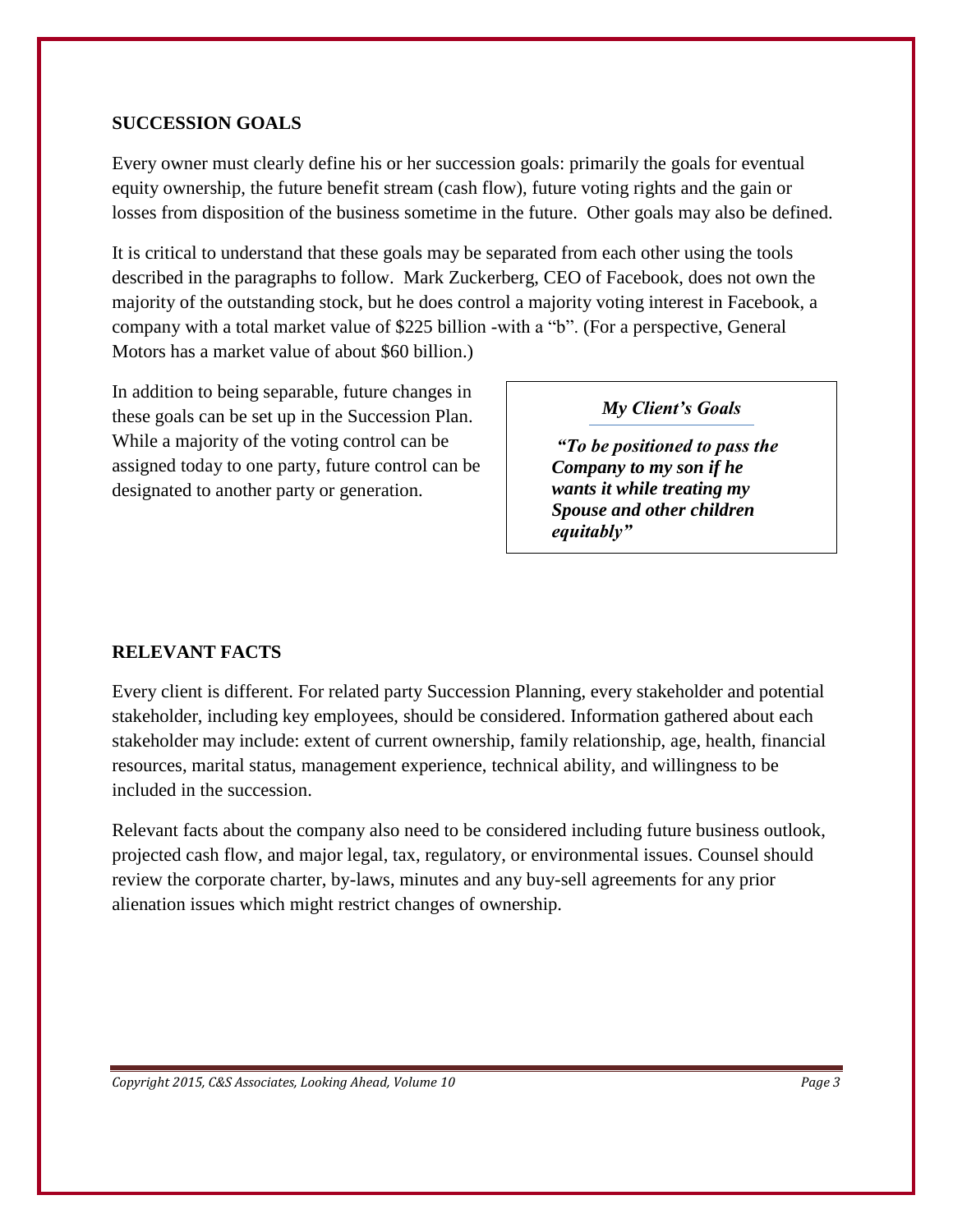# *Case Facts*

*Father (Client): CEO, 100% owner, Baby Boomer, bad health. Owns and leases real estate to the Company. Reasonable salary.* 

*Father's Spouse: Works in Company office. No interest in owning or running business. Will need income from sale of business and lease to maintain comparable life style in the event of the Father's passing.*

*Son: Late 20's. Has worked at Company for relatively short time, left an unrelated career position, college degree. No significant financial resources – some remaining student debts. Intends to get married to new girlfriend shortly. Has child from prior marriage. Girlfriend has no prior children. Not sure at this time if he wants to take over business permanently.*

*Two Siblings of the Son (both over 18): Not working in business, no interest in active participation.*

*Company: Small business, reasonable profits and net cash flow, no significant legal, regulatory, tax, or environment risks. No major market or technological threats, reasonable expectations of continued future business. No alienation issues.*

#### **SUCCESSION TOOLS:**

There are numerous tools that can be used to design a Succession Plan to meet the client's goals. Understanding and using the tools properly is the key to achieving the succession goals. To be clear, a KISS (Keep It Simple, Stupid) strategy is important. Only a couple of tools may be necessary; however, our purpose is to demonstrate the breadth of possibilities.

- Will: The most important tool in the toolbox. It continues to astound me how many owners do not have a basic Will. Please, you really do not want some probate judge deciding on the disposition of your assets, specifically your interest in your company.
- Trusts: Trusts are legal entities that are very useful for directing the use and eventual disposition of assets and related income.
- Buy-Sell Agreements: Agreements between equity stakeholders or potential stakeholders: absolutely a "must have" for equal partnerships. Establishes terms and conditions, usually with an appraised value or pre-determined valuation formula or methodology.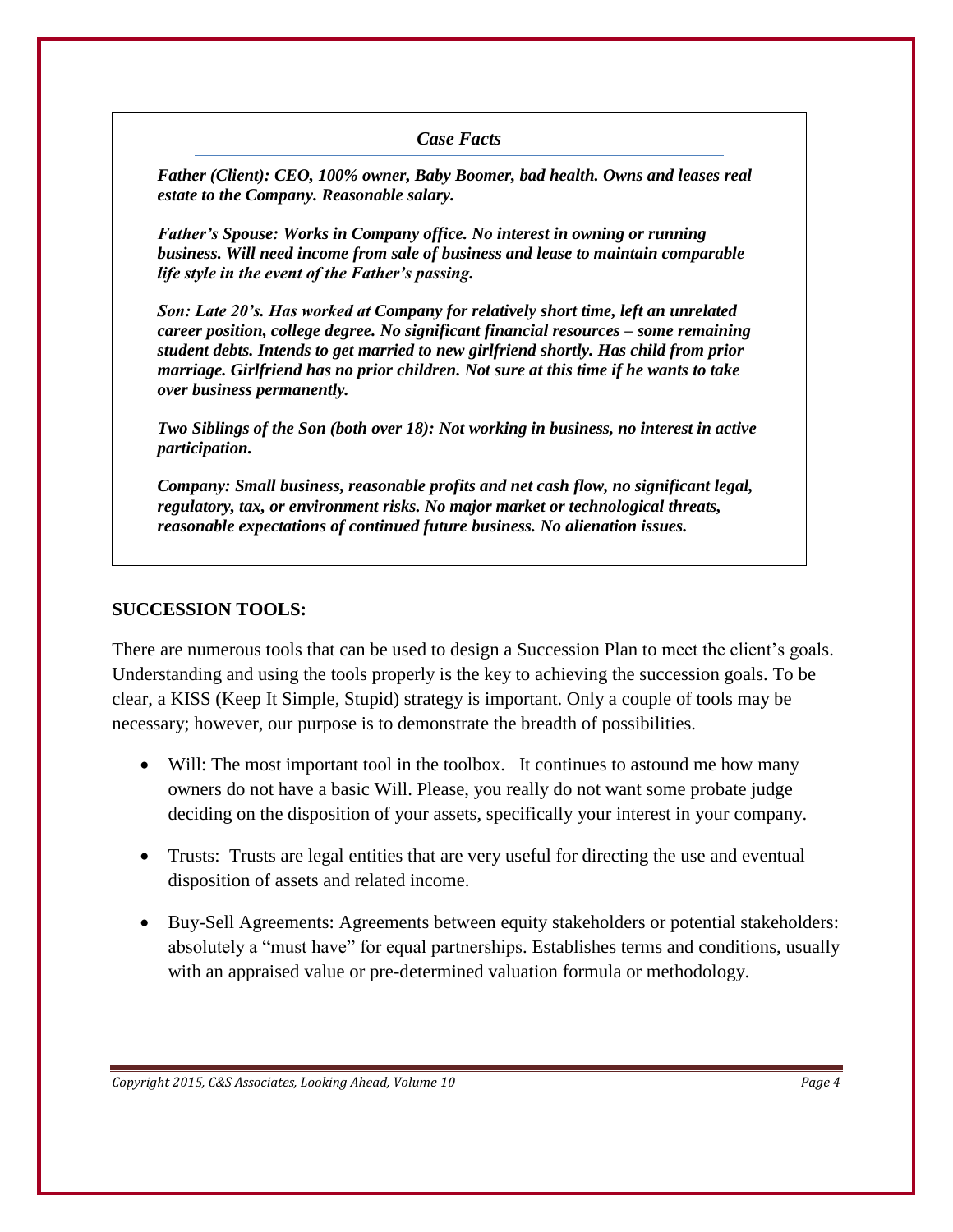- Options: A contractual right to buy (a Call) or sell (a Put) some identified ownership interest at some future time or for some future period, at some pre-determined value, either at a specific price or using a pre-determined valuation formula or methodology.
- Pre-Nuptial and Nuptial Agreements: Allows for directed disposition of assets, including business interests, and defines future support in the event of a divorce. Note: 50% of all marriages today end in divorce.
- Employment Agreements: May reduce risk of key stakeholders leaving the employment of the company. Usually used in conjunction with the next tool.
- Non-Compete Agreements: Should reduce risk of stakeholders going into a competing business.
- Life Insurance and Annuities: Used for several reasons: such as buying out stakeholders, paying off debts, or replacing lower profits from loss of key personnel. Life insurance is integral to many Succession Plans.
- Disability insurance: Used to substitute for part or all of the continued expense to the company for an owner's disability or to purchase an equity interest over time.
- Real Estate Leases: Lease terms and conditions, including purchase options, are critical in the long term, but are often overlooked in the Succession Planning stage.
- Corporate Structure: Changing the corporate structure at the time of succession may have control and tax advantages. Splitting a company into two or more companies might be used to balance control between siblings. Removing the real estate from a company into another entity at the time of succession may make sense for future tax considerations.
- Capital Structure: In addition to common stock, there are other forms of equity in a company, although many of them have restrictions too numerous to detail here. Other equity forms might include preferred stock, convertible preferred stock, warrants, options, and other classes of stock. Generally these are used by larger companies.
- Non-Voting Interest: Within every type of business formation, i.e., corporation, LLC or partnership, there is the capability to create non-voting equity or assignment of voting rights, such as the Facebook example. Creating and using a non-voting interest can be a powerful tool for many situations such as gifting, selling partial interest, and allocating assets - but not voting rights - among family members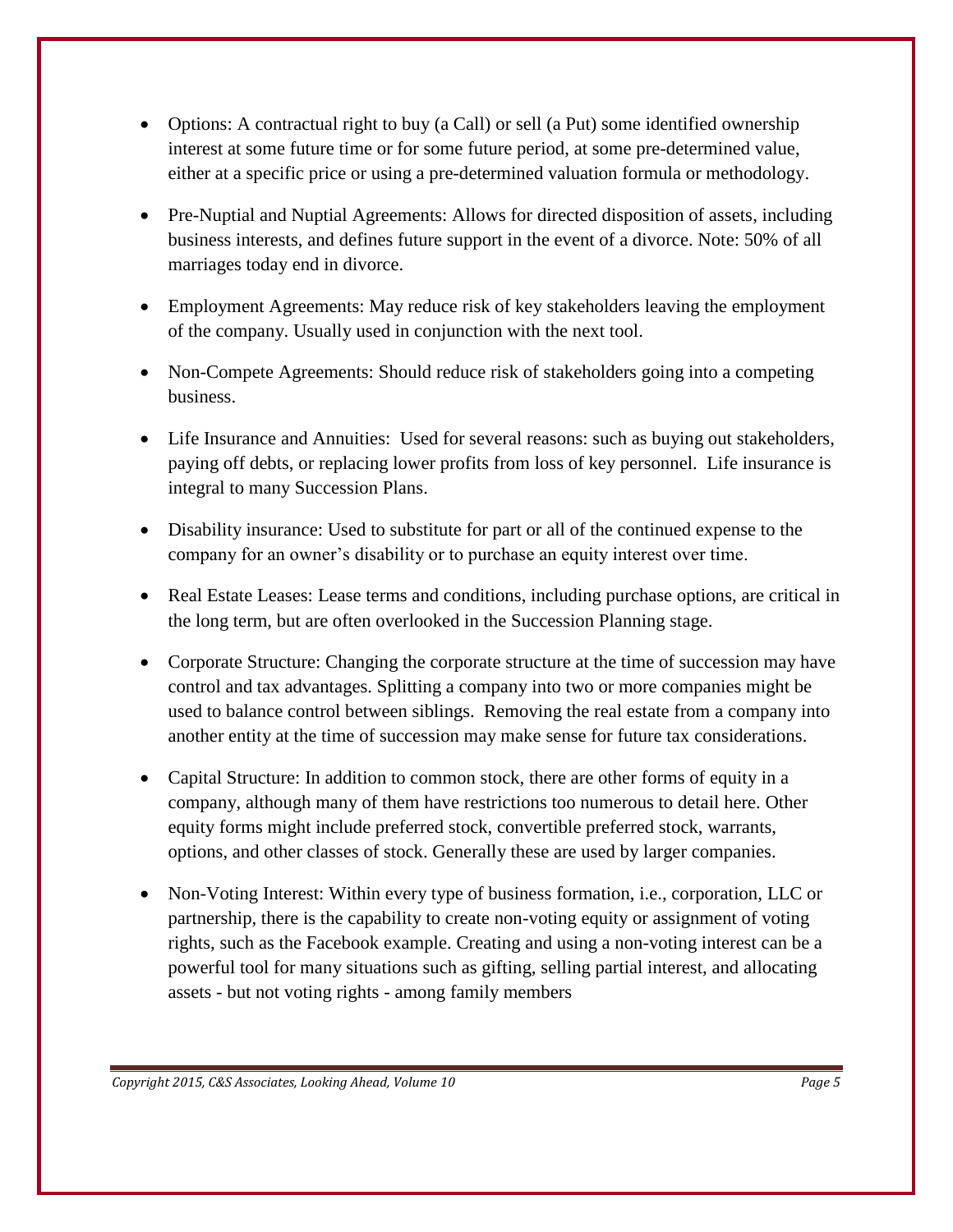Other tools include, but are not limited to: profit sharing programs, debt guarantees, ESOP's, REIT's, and unrelated owner's assets,

There are ample tools available to achieve most reasonable goals regarding ownership and voting interest.

# **BUSINESS VALUATION**

A Business Valuation is an important cornerstone for every Succession Plan.

The Business Valuation supplies three things:

- 1. The current value on which to build the Succession Plan,
- 2. A methodology with which future valuations can be based when a triggering event occurs,
- 3. Highlights the strengths and weaknesses of the company from a succession perspective which is usually different from the perspective of day to day operations. These insights often provide guidance to the owner to improve the value of the business in the future.

# **THE MECHANICS**

The professionals involved in setting up your Succession Plan are the mechanics that help you use the above tools properly. These professionals include your accountant, attorney, tax professional, life insurance agent, business appraiser, and banker.

Someone will also need to oversee the design of the Succession Plan and quarterback the implementation. Owners can do the design and quarterbacking. But with the myriad of tools available, it is strongly recommended that you use an experienced Succession Planner as the quarterback.

The costs for these professionals are not inexpensive. However, every professional that has done clean-up work in a situation where no plan exists, will vouch that these upfront costs for a Succession Plan, both financially and emotionally, are but a fraction of the costs that are incurred after a succession event is triggered where there is no Succession Plan in place. Is it fair to leave the emotional decisions and financial costs to your family and other stakeholders?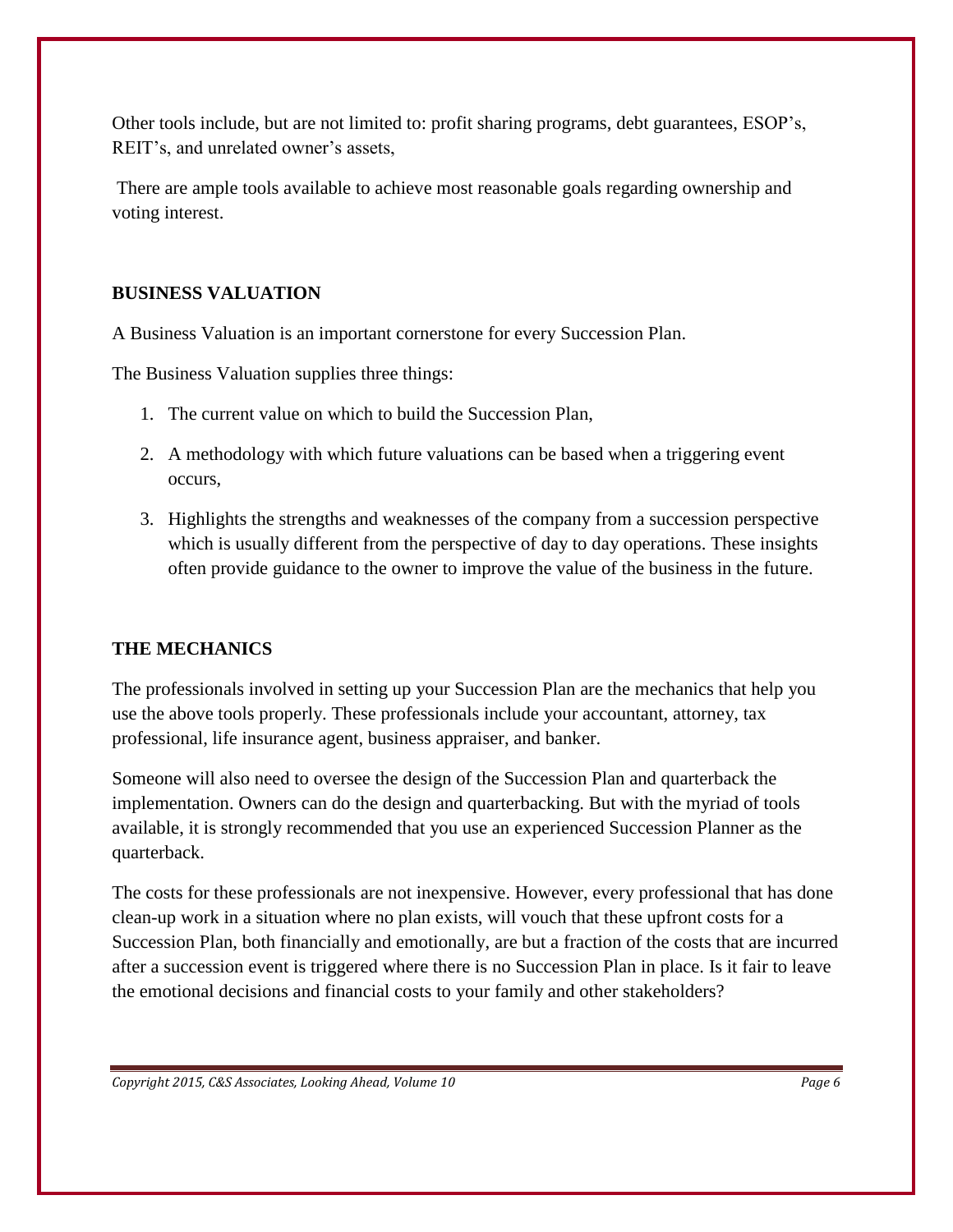#### *How We Designed the Client's Succession Plan*

*Created a Trust for the benefit of the Son's current child and his future biological children with the Son as Trustee.*

*The Trust purchased from the Father and his Spouse an option for a very nominal amount that, for a set period of years, the Trust could purchase the common stock of the Company. The value of the stock was set at 1.4 times the accounting (not tax) book value. The "1.4" was based upon a Fair Market Value Business Appraisal performed in association with setting up the Succession Plan. Terms included a long payoff period at a minimal fixed interest rate.*

*Lease was rewritten between the Company and the Father: specifying a five year term, three - five year options, price increases at the end of each term to be the lessor of 1) the cumulative change in the cost of living index, 2) the then fair market lease value of equivalent properties, or 3) 20%.* 

*Lease also specified that in addition to the Company paying taxes, insurance, utilities, and normal maintenance, the Company would also be responsible for maintaining the roof, structure and all utility connections in a useable condition.* 

*The Company accepted responsibility for all future leasehold improvements, all future liabilities related to the real estate and all environmental liabilities, past, present and future.*

*The Wills of the Father and his Spouse were revised such that the estate would be shared equally among the three children after the demise of both the Father and Spouse.*

# **ANALYSIS OF THE SUCCESSION PLAN**

After each professional has done their part in the design of the Succession Plan and the documents are in draft form, it is good practice to get the group together to review everything before the documents are signed. As a team, they should check for whether the Client's goals are met, whether there is the proper assignment of future risks, what points may need to be covered in the future, and assure the different parts fit together logically and legally.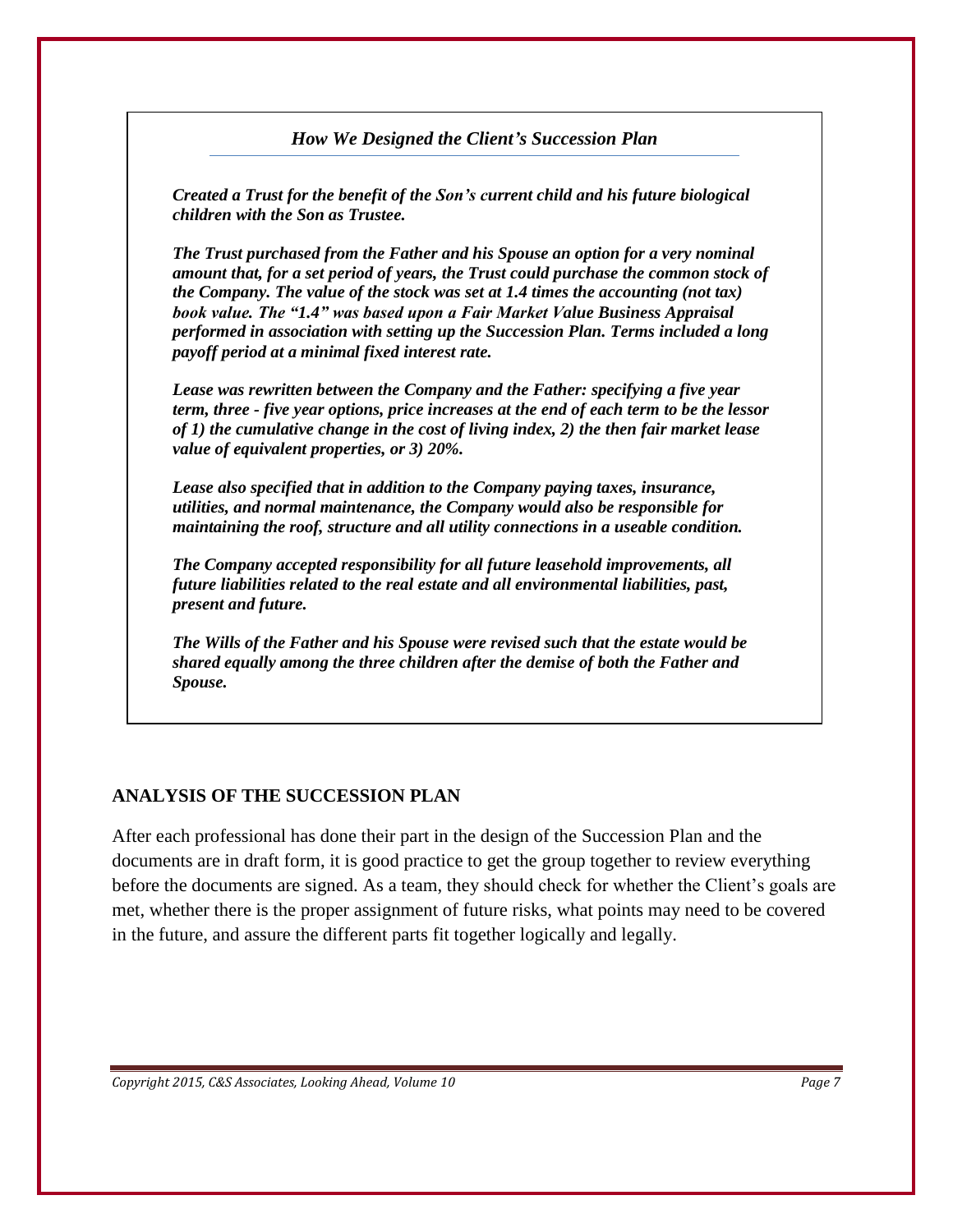### *Analysis of Client's Succession Plan in the Event of Father's Death*

*The son could decide not to exercise the option if he did not like the industry or the amount of debt in the Company, the price was too high, or any other reason.*

*The Trust protected the assets should the Son get divorced in the future.* 

*The Spouse would get the income from the sale of the Company and the lease during her lifetime. The three siblings would receive the income after her passing.*

*The long term lease and renewal options protected the Son and the Company from predatory lease increases from the Spouse or other siblings.* 

*The multiple of book value was a good method to set a future price as it included an automatic check and balance. If the Father took out too much, the value would be lower allowing the Son to purchase the business at a discounted price, thus depriving the Spouse and Siblings from future income. If the Father built up the book value too much, the price might not be attractive to the Son.* 

*No provision was set up for eventual disposition of the business should the Son decide to not exercise the option, a weakness that the Father understood and accepted.*

*No life insurance was included on the Son as a key employee, a situation that could be remedied in the future.*

*Creation of the Trust and the legal provisions were left to the Attorney, as they should be. Nevertheless, the team felt that as a group, more time should have been spent defining the Trustee duties and other business provisions related to the Trust such as under what circumstances the Company could be sold.*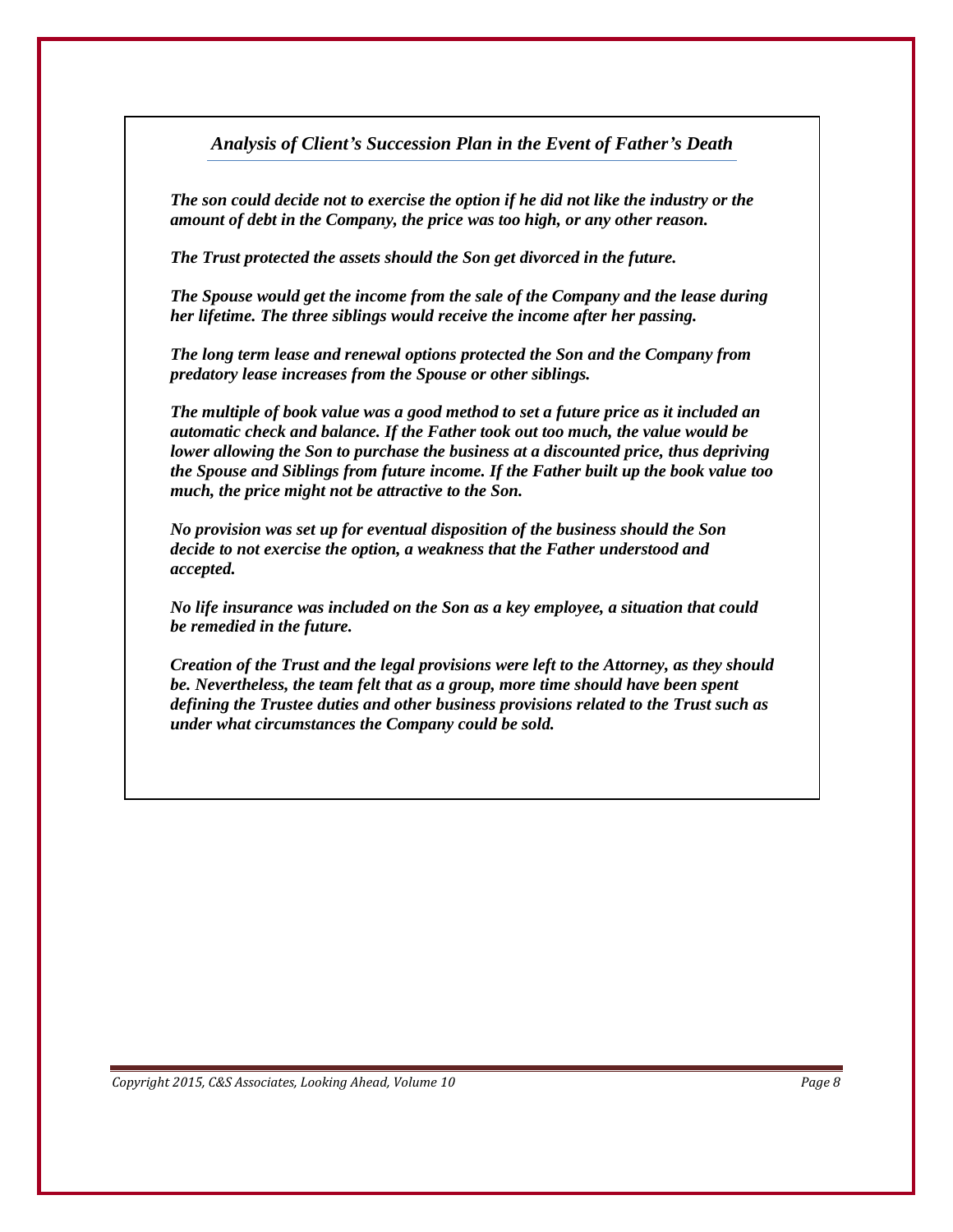# **RESULTS**

The results of your Succession Plan may not be realized for many years. Don't wait until you reach age 50, 55, 60 or whatever age you think is appropriate to set up a Succession Plan. The appropriate time is now regardless of your age. We are not promised tomorrow. Unfortunately, I have been involved with too many clients where a pre-mature death, unforeseen divorce, or disaffected partner has triggered a succession long before the owner thought it might happen. The results were the best that we could piece together, but a far cry from what could have been done with some pre-trigger Succession Planning.

#### *Case Results*

*The Father passed away within a couple of years. The Son exercised the option. The income from the lease and the payments on the purchase of the business by the Trust are going to the Spouse.*

*The Book Multiple Valuation formula worked smoothly.*

*The Professionals involved agreed that the succession was very smooth, and less costly, than most unplanned business successions.* 

*The Company has since grown and prospered.*

# **TO DISCUSS YOUR SUCCESSION**

My thanks to the hundreds of clients I have served over the last 35 years. I look forward to serving them again as well as numerous new clients over the next decade.

To confidentially discuss your succession issues, please call me at 205-837-4845. There is no charge for the initial call. I will also be attending the EASA Convention in San Antonio and staying at the Grand Hyatt Hotel adjacent to the Convention Center. I would be pleased to meet you privately.